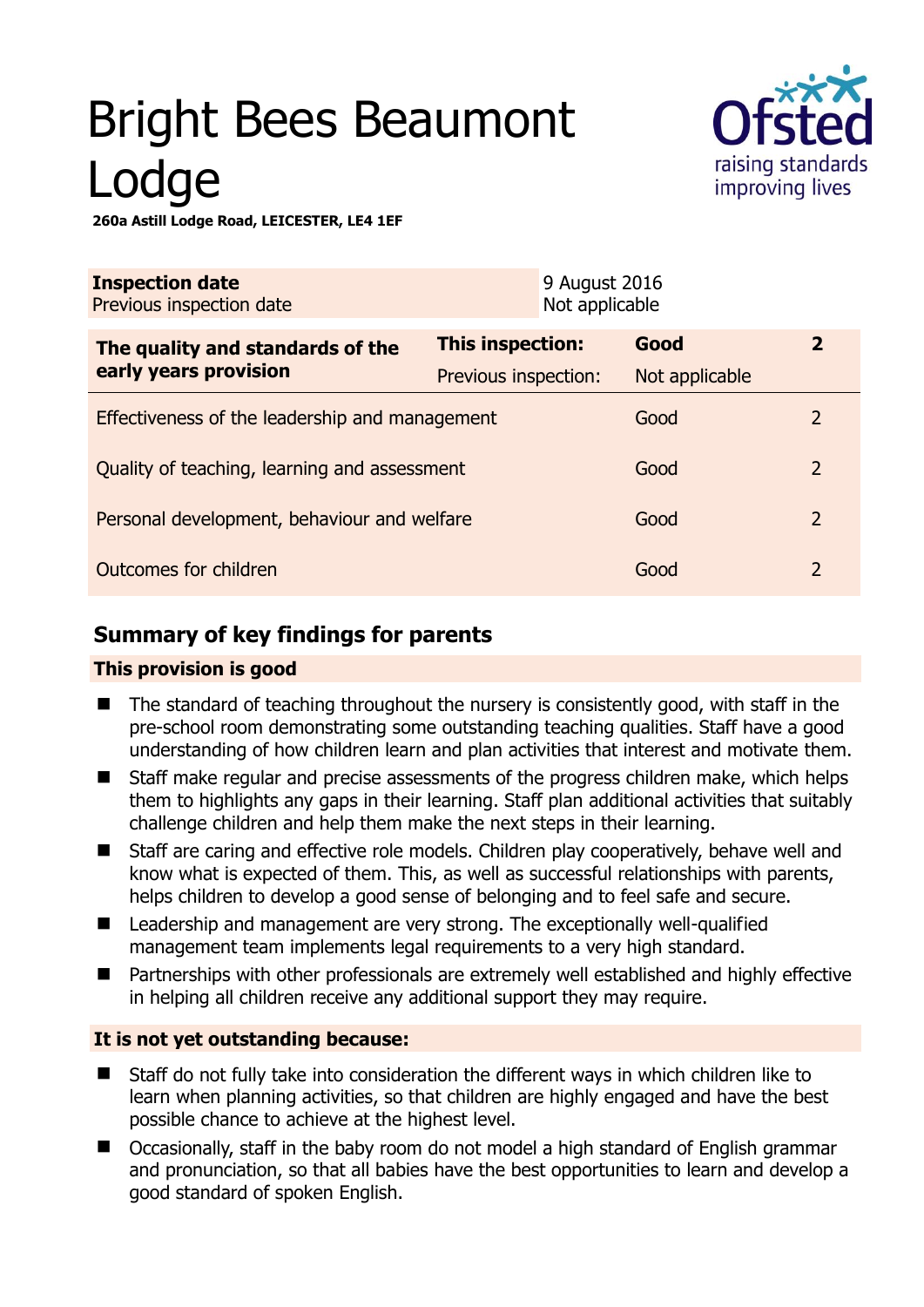# **What the setting needs to do to improve further**

## **To further improve the quality of the early years provision the provider should:**

- focus more precisely on the different ways in which children like to learn to increase the potential for each child to achieve at the highest possible level
- improve how staff in the baby room model the English spoken language, so that all babies have the best opportunities to learn and develop a good standard of spoken English.

## **Inspection activities**

- The inspector observed the quality of teaching during activities indoors and outside, and assessed the impact this has on the children's learning.
- The inspector conducted a joint observation with the deputy manager.
- The inspector held a meeting with the nominated person, both deputy managers and the registered individual.
- The inspector spoke with the nominated person, deputy managers and staff and interacted with children at appropriate times throughout the inspection.
- The inspector looked at the assessments of children's progress and the planning documentation.
- The inspector checked evidence of the suitability and qualifications of the staff and discussed the nursery's self-evaluation form and improvement plans.
- The inspector took account of the views of parents spoken to on the day of inspection.

**Inspector**  Jacky Kirk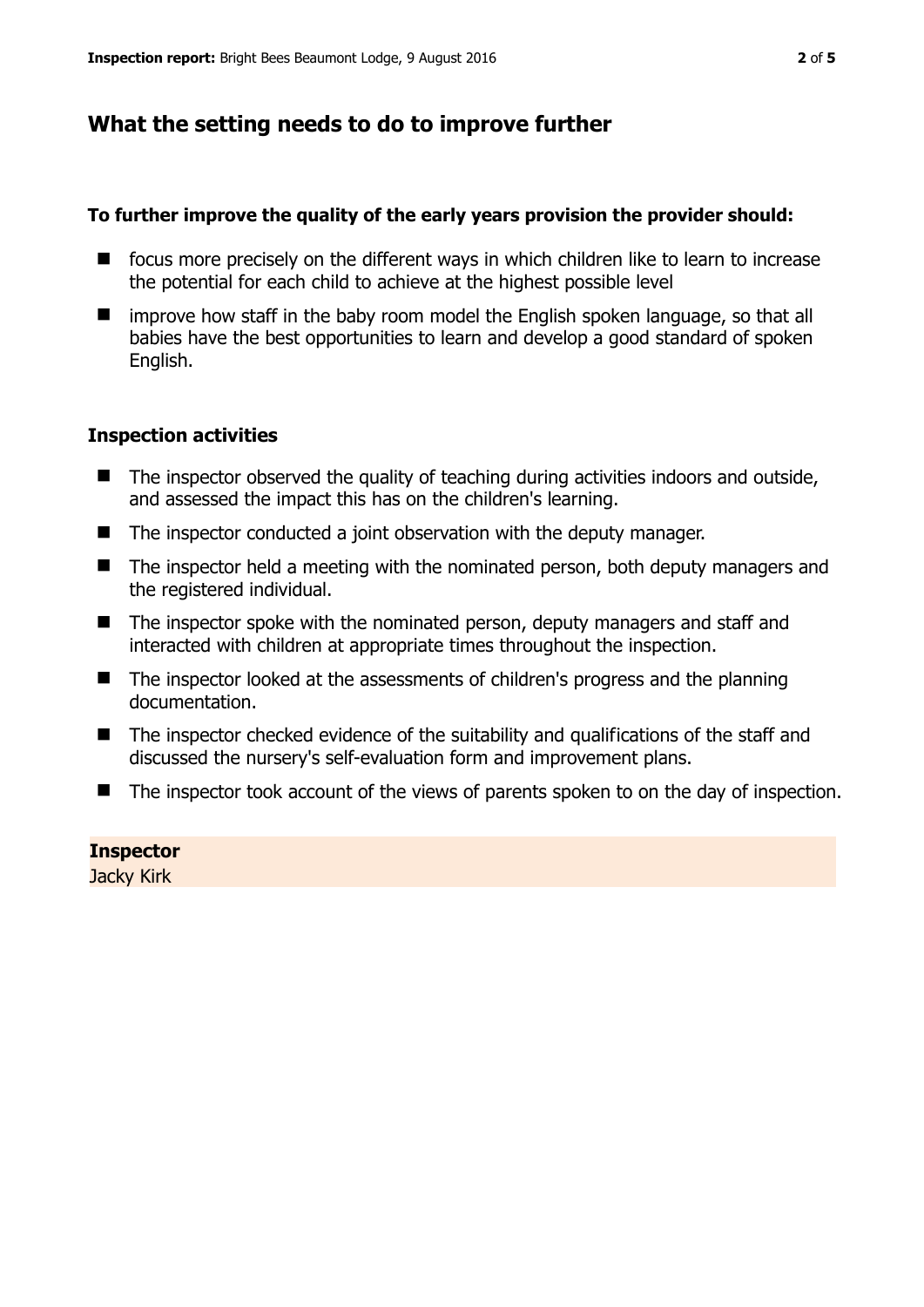## **Inspection findings**

#### **Effectiveness of the leadership and management is good**

Arrangements for safeguarding are effective. All staff are thoroughly trained in child protection, and know the correct procedures to follow should they have any concerns about a child's welfare. The management team actively seeks and uses the views of staff, other professionals, parents, and children to bring about carefully timed and planned improvements. The managers place high priority on supporting all staff through robust methods of supervision. They regularly meet with staff to coach and mentor them. They give focused training opportunities to further promote their childcare knowledge and practice. Highly effective monitoring systems quickly identify where individual or groups of children may be slow to develop.

#### **Quality of teaching, learning and assessment is good**

Parents are fully involved in their children's learning. Staff regularly discuss information with them about their child's achievements at nursery. They share ideas of how they can further promote their learning at home. Staff use visual aids effectively. These help all children, including those who speak English as additional language, to understand the nursery routines and communicate their individual needs. Staff sit and read with each child every day. This promotes children's interest in books and reading remarkably well. Babies are given many opportunities to explore a wide range of natural materials. They are delighted when they see the patterns they have made on the ground by dipping flower stems in water. Older children demonstrate very good thinking skills. For example, they mix different amounts of blue and white paint to try and match the tones of blue on a colour chart. Staff challenge them further by encouraging them to, have a go at making their own colour chart using another colour of their own choice.

#### **Personal development, behaviour and welfare are good**

Children form secure attachments to staff and their friends. They are confident communicators and self-assuredly explore their surroundings. Staff promote children's health and well-being very well. They carefully plan children's moves within the nursery so they receive the social and emotional support they need. Staff promote children's independence skills superbly. Babies use small jugs to pour their own milk and toddlers enjoy doing small tasks, such as setting the table. Parents are encouraged to share photographs of family members and holidays. Staff use these sensitively to help children learn about respect and celebrate their differences.

### **Outcomes for children are good**

All children make very good progress given their starting points. Assessments show gaps in the progress made by different groups of children, including those who receive additional funding, are negligible or closing quickly. Toddlers show empathy towards their friends if they are upset. Additionally, they display very good sharing skills as they give the toy they are playing with to their friends. Older children confidently count to ten as they press directional buttons on programmable toys. These skills help prepare children well for the next stages of their learning, such as school.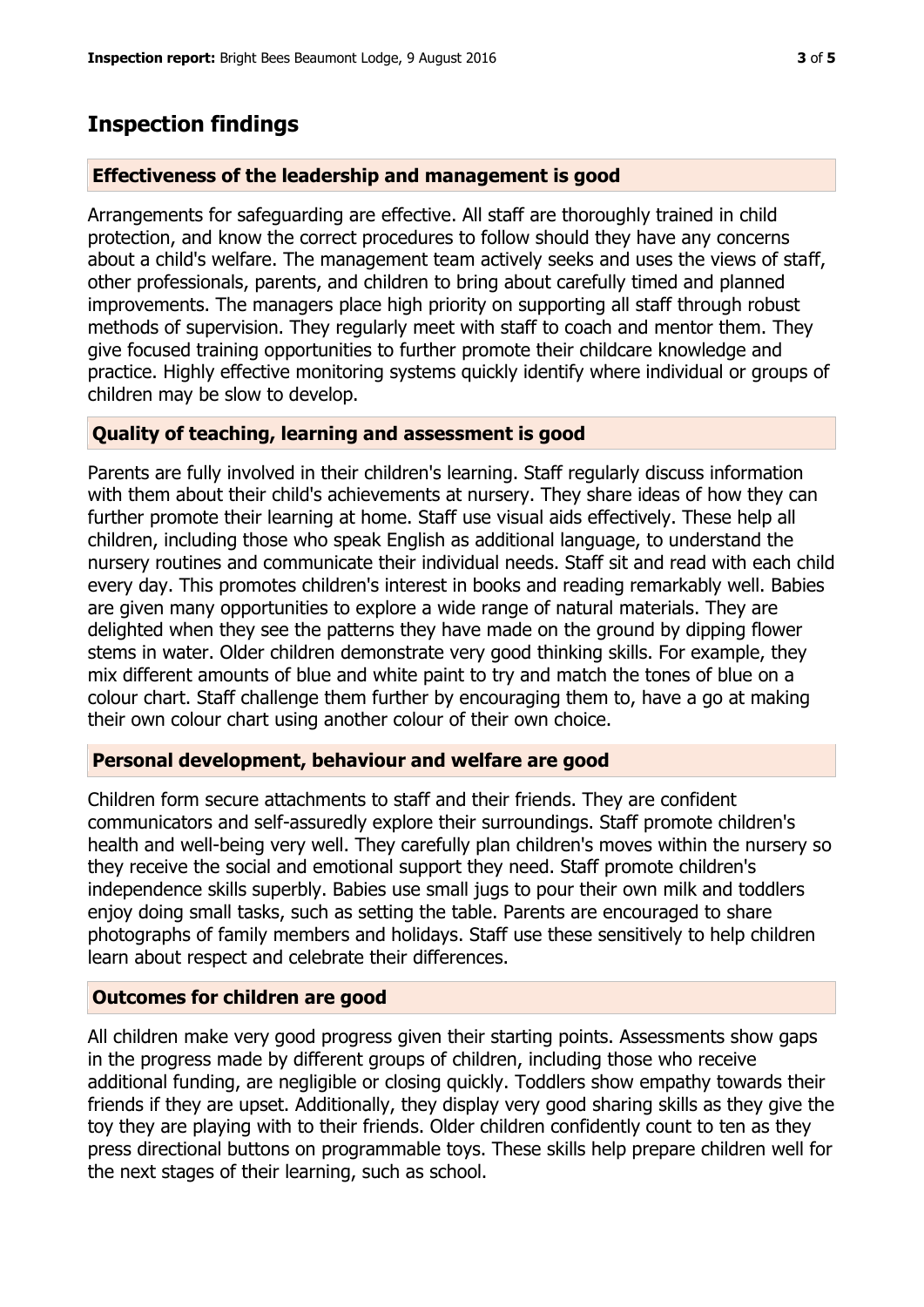# **Setting details**

| Unique reference number                             | EY494873                                                                             |  |
|-----------------------------------------------------|--------------------------------------------------------------------------------------|--|
| <b>Local authority</b>                              | Leicester City                                                                       |  |
| <b>Inspection number</b>                            | 1026755                                                                              |  |
| <b>Type of provision</b>                            | Full-time provision                                                                  |  |
| Day care type                                       | Childcare - Non-Domestic                                                             |  |
| <b>Registers</b>                                    | Early Years Register, Compulsory Childcare<br>Register, Voluntary Childcare Register |  |
| Age range of children                               | $0 - 8$                                                                              |  |
| <b>Total number of places</b>                       | 40                                                                                   |  |
| Number of children on roll                          | 42                                                                                   |  |
| Name of registered person                           | Bright Bees Nursery Ltd                                                              |  |
| <b>Registered person unique</b><br>reference number | RP907222                                                                             |  |
| Date of previous inspection                         | Not applicable                                                                       |  |
| <b>Telephone number</b>                             | 0116 235 5531                                                                        |  |

Bright Bees Beaumont Lodge nursery was registered in 2015. The nursery employs 13 members of childcare staff. Of these, all hold appropriate early years qualifications at level 2 or above. The nursery opens from Monday to Friday all year round, except for one week at Christmas. Sessions are from 7am until 6pm. The nursery provides funded early education for two-, three- and four-year-old children. They support children who speak English as an additional language.

This inspection was carried out by Ofsted under sections 49 and 50 of the Childcare Act 2006 on the quality and standards of provision that is registered on the Early Years Register. The registered person must ensure that this provision complies with the statutory framework for children's learning, development and care, known as the early years foundation stage.

Any complaints about the inspection or the report should be made following the procedures set out in the guidance 'Complaints procedure: raising concerns and making complaints about Ofsted', which is available from Ofsted's website: www.gov.uk/government/organisations/ofsted. If you would like Ofsted to send you a copy of the guidance, please telephone 0300 123 4234, or email enquiries@ofsted.gov.uk.